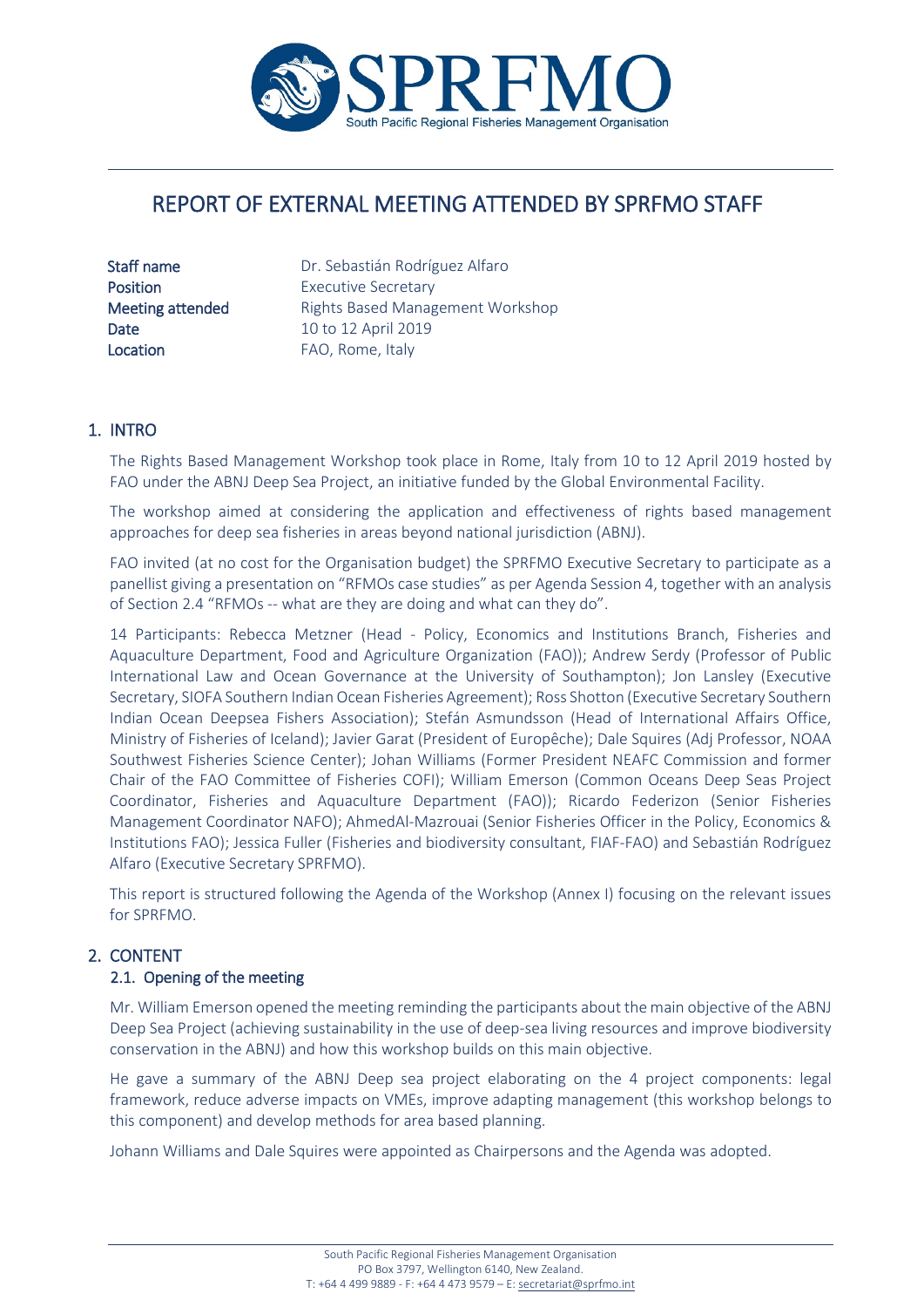

#### 2.2. Review of rights-based management (RBM) in the ABNJ context

• Rights – why have them? Dale Squires.

The presentation described what property rights are (secured entitlements becoming important incentives shaping the decision making in Regional Fisheries Management Organizations (RFMOs)), the characteristics of property rights (exclusive use, transferability, duration, divisibility and security…) and the different types of property rights according to the strength of exclusive use (Open Access, State Property, Common Property, Private Property and a Hybrid model).

The types of property rights on fisheries were also comprehensively addressed: Limited Access/Entry; Individual Transferable Quotas (ITQs), Individual Transferable Effort (ITE) Quotas, Community Quotas, Fishery Cooperatives, Territorial Use Rights in Fisheries (TURFs), Transferable Habitat Impact Quotas (THIQs). Other aspects such as the entry into the fishery, the incentives (incentivise fishermen to align their interest with the collective interest, allowing maximizing economic rents to the fishery while creating incentives to conserve resources), how to regulate them and the self-enforcement of Property Rights in International Fisheries were also developed in the presentation.

• Harvesting entitlements – what do these concepts mean and what do they mean in ABNJ deep sea fisheries. Dale Squires.

The presentation detailed how credit system are an alternative to fisheries rights. The concept came from regulation of pollution as an alternative to property rights.

Credits are created on an annual basis and any unused portion can be carried forward. This can include Total Allowable Catch (TAC), Total Allowable Effort (TAE), Total Allowable Capacity, or Total Allowable Habitat Impact (TAHI) limits. A key distinction between rights-based management and the credit system are that only the unused portion can be sold. The economic efficiency of transferability (highlighted as it adapts to changing market circumstances), the spatial distribution of fisheries resources allowing for different forms of property/use rights, the effect of entrants (ways to accommodate new entrants and the barriers to entry) were also addressed.

Key to successful RBM is an effective monitoring, control, and surveillance (MCS), compliance and enforcement scheme in force.

• The United Nations Convention on the Law of the Sea (UNCLOS) – what it says about RBM in the context of ABNJ deep sea fisheries. Andrew Serdy.

The presentation focused on several issues such as: the definition of areas beyond national jurisdiction, the applicable regimes, the Articles 87 and 116-119 (on the freedom of fishing for States and their obligations such as cooperation and maintaining or restoring population to a level that produces MSY), the applicable treaties and the provisions for straddling stocks, the compatibility of high seas and EEZ conservation and management measures.

Nothing in any UNCLOS provision deals with RBM. It is neither prohibited nor compulsory. So, it can be pursued, but subject to the duties of cooperation and non-discrimination.

• RFMOs -- what are they are doing and what can they do. Andrew Serdy.

The presentation pointed out those RFMOs already engage in RBM (NAFO, NEAFC and SPRFMO, CCSBT, ICCAT and IATTC) understood as quota allocations. However, RBM based on property rights revolves around transferability of allocations at national or international level and then RFMOs varies on how freely they allow such transfers. Proposals made in the past leaving quota holders dealing directly with each other and report to the RFMOs Secretariat were also mentioned, noting that in practice the States are unlikely to yield the control necessary to make this possible.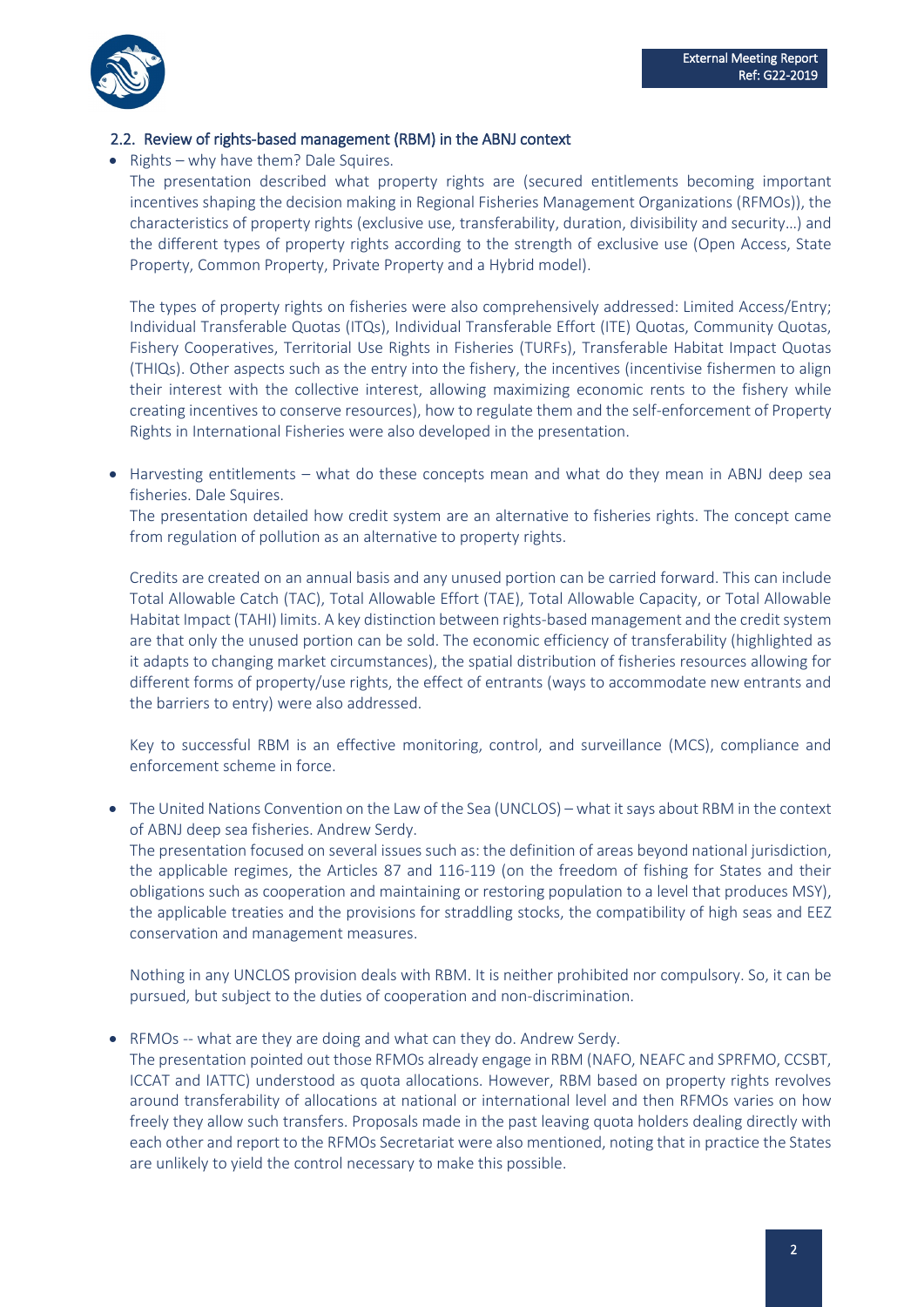

The new entrant issue. Andrew Serdy.

As Treaties bind only their parties, the catch or effort limits are binding only to those States inside the RFMO. Therefore, this reduces the incentive of cooperate creating tensions between purely looking forward economic approach (arguing for closure to new entrants) and the legal constraints (notably UNCLOS 119 on the non-discrimination against the fishermen of any State).

#### 2.3. Factors controlling quota management, conferring of entitlements and other incentive-based approaches in RFMOs

• 3.1 Allocation – how and of what?

The presentation focused on different aspects associated with allocation, such as: distribution (controversial issue because of the assignment of wealth and political influence associated with exclusive property rights), the allocation mechanisms (auctions, etc), the norms of equity and fairness in the allocation of property rights, duration, allocation to States and finally how some allocations are more enforceable than others from a compliance and enforcement perspective.

• RBM - A Government perspective. Stefán Asmundsson.

The presentation focused on why governments tent to like RBM (because of the associated long term thinking, because it maximises income per kilo of catch and because of harmonizing capacity and available fishing opportunities without direct government management of fleet capacity) and which factors prevent States to move towards RBM (traditional rights can be difficult to overcome and political reasons). The presentation also elaborated on the benefits of RBM when applied to high seas fisheries.

• An RFMO perspective. Sebastián Rodríguez Alfaro.

The assessment of the allocation controversial associated to RBM was linked with how SPRFMO has been able to find criteria (Art 21 of the SPRFMO Convention) to solve the potential allocation controversial. Furthermore, transfers of jack mackerel (as per Art 9 of CMM 01-2019) were explained as a potential tool for solving issues related with the distribution problem associated with the allocation. Concerning new entrances, the SPRFMO Commission has encouraged CNCPs to work towards ratification of the Convention. How SPRFMO has tackled the duration of the allocation was explained using the examples of the CMMs on Jack mackerel and deep water species. The different resources, particularly in terms of scientific capacity in different RFMOs were also mentioned stating that RBM and sustainable management should go hand to hand.

• An Industry Perspective on Property Rights on High Seas Fisheries. Ross Shotton.

The presentation stressed the highly specialised type of fishery taking place in the Southern Indian Ocean highlighting the importance of the knowledge of the fishery and the confidentiality regarding company know-how and data. The fear of new entrants considering the easy of collapse of the fishery was also addressed.

#### 2.4. RFMO case studies

• NAFO case study. Ricardo Federizon.

How NAFO Contracting Parties partly or fully transfer its allocated quota was the main topic of the presentation. Basically, transfers are not permitted for stocks under the "Others" quota and fishing days for shrimps in Division 3M are not transferable between Contracting Parties (chartering arrangements related to fishing days are permitted).

• SPRFMO. Sebastián Rodríguez Alfaro.

The presentation was structured in four sections: About SPRFMO, Quota Transfers, Participation in Fishing for Fishery Resources and latest developments in Bottom Fishing CMMs. The SPRFMO Observer Programme was also explained to the participants.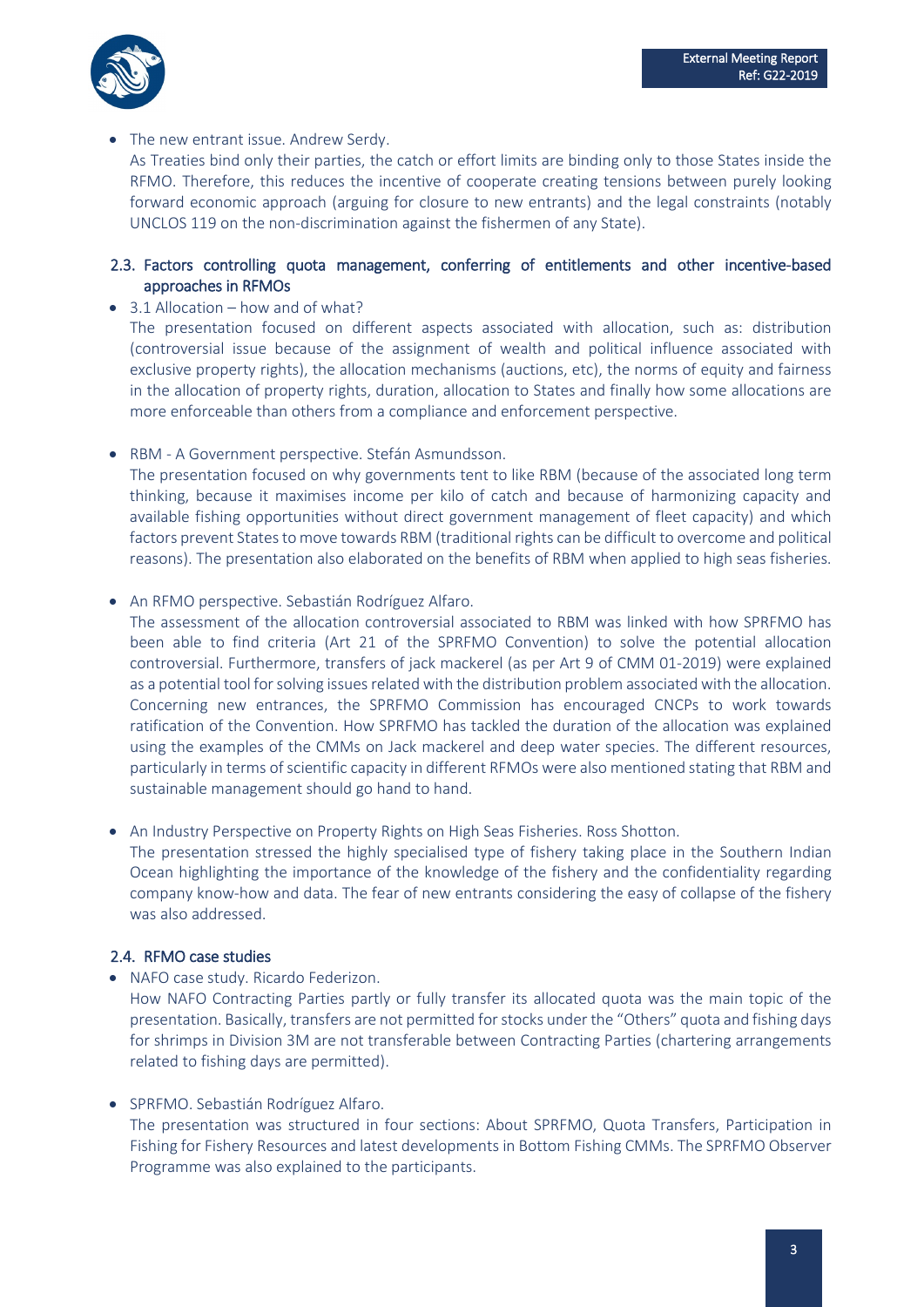

#### 2.5. Moving forward – next steps

• Considering a potential second phase for the ABNJ project, the discussion focused on how to move forward, which potential areas of the project should be reinforced, and which ones could be the new ones. The discussion touched upon several topics such as: socioeconomics aspects, how to make members to participate and to engage into this debate, dissemination of results (because of the broad and technical topics executive summaries should be available), final outcomes of the ABNJ to be assessed, the planning and schedule of meetings.

### 3. ASSESSMENT OF THE WORKSHOP

SPRFMO has been a partner of the ABNJ project since 2013. Our participation (in kind) has been related with the deep seas component of the project. This last year, and because of that particularly active, the SPRFMO Secretariat has been involved (through direct input or coordination among SPRFMO members) in several actions aiming at providing the necessary feedback for a proper project implementation.

The no cost participation (FAO fully sponsored it), it was a good opportunity to assess the development and final stage of the ABNJ projects. Furthermore, it was an opportunity to show the engagement of SPRFMO with the project (SPRFMO hasn't participated in any of the meetings in the last couple of years) through a couple of presentations and two papers and to elaborate on latest developments of the organisation particularly on bottom fishing.

Considering that currently the governance of ABNJ lacks an overall coordinating mechanism affecting all maritime sectors, it is essential, as the Commission recommended in the last meeting, engaging with the ABNJ project to implement and keeping up to date on the developments for the sustainable utilisation of ABNJ fisheries resources.

Having FAO as an observer in the annual meetings of SPRFMO (as in COMM7), particularly those projects (or FAO branches) in which SPRFMO is actively participating (FIRMS and ABNJ) will be encouraged from the Secretariat. It seems we haven't created yet the momentum with FAO in terms of an institutional relationship which together with the poor awareness on issues affecting ABNJ should be tackled at Commission level.

Presentations and report of the workshop will be made available soon in the [project web site.](http://www.fao.org/in-action/commonoceans/projects/deep-seas-biodiversity/en/)